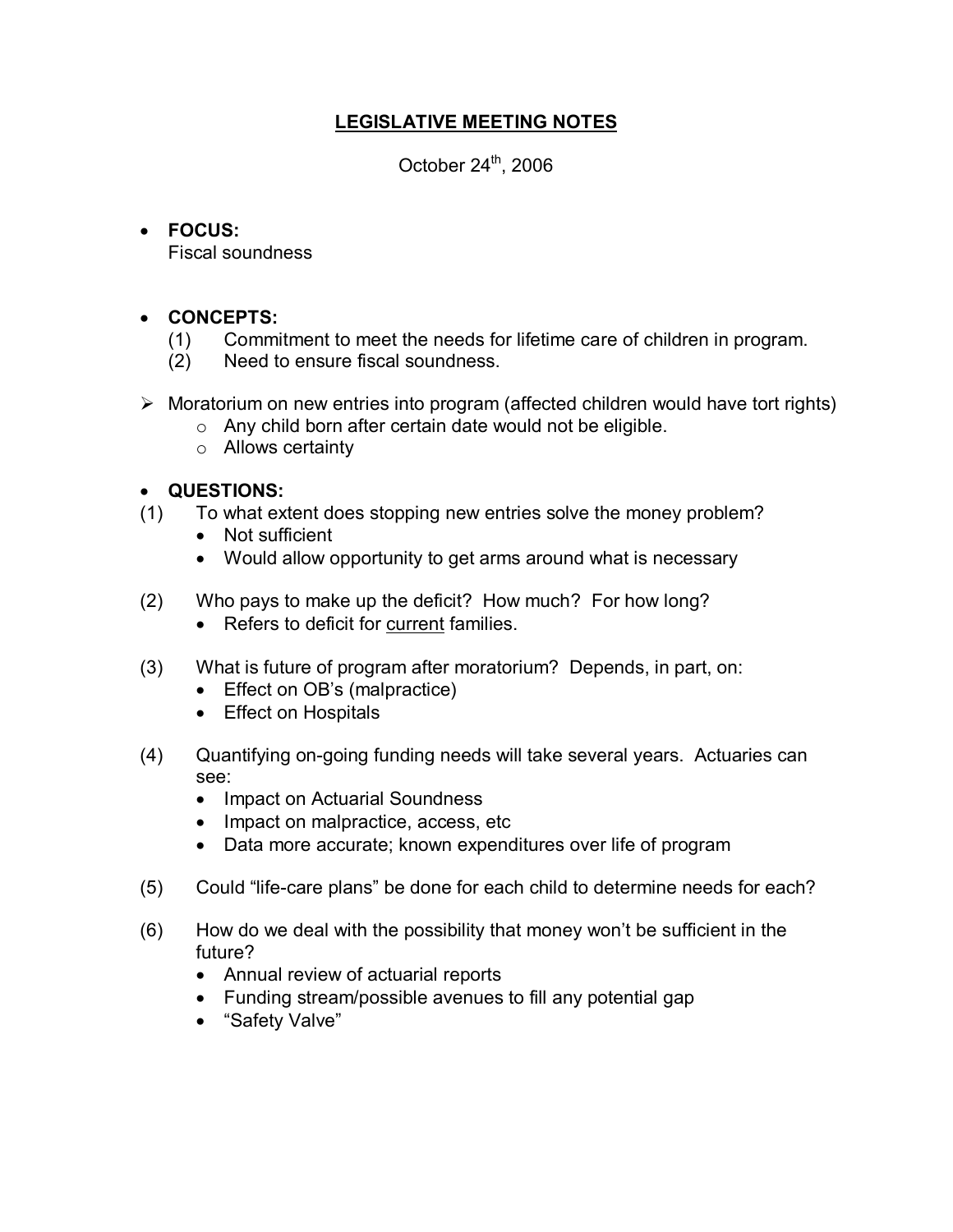- (7) How do we deal with the fact that payors don't receive "benefit" for paying for past injuries?
	- · What would cost to payors be if there is no moratorium; what cost if there is?
	- · Benefits already incurred
		- o Insurance credits
		- o Access to Insurance
- (8) Should payment be mandated for some or all payors?
	- All doctors/hospitals?
	- · Those who have participated in the past?
	- · Other sources of funding
- (9) What are the benefits to which the children are entitled?
	- · "Statutory"
	- Changes in technology and science make this a grey area
- (10) IBNR
- (11) General Fund
	- Request specific monies to supplement payors contribution
- (12) Who pays?
	- Large physician groups may have immunity if they incorporate as 501(c) (3)
- (13) Option 3 in HD#11 as it addresses continuing program or moratorium
	- Role of health insurance plans

## **ADDITIONAL QUESTIONS:**

- (1) Dealing with the deficit:
	- a. How much?
		- Mercer aggregate monies, based on known expenditures
		- · Life care plans individual amounts for each child, added to get total projections
		- · Independent review of what Mercer does
	- b. Assumptions regarding changing needs of individuals in the aggregate.
	- c. Talk to Mercer
		- · Get information for families how much are the needs of individual children taken into consideration in establishing the projections?